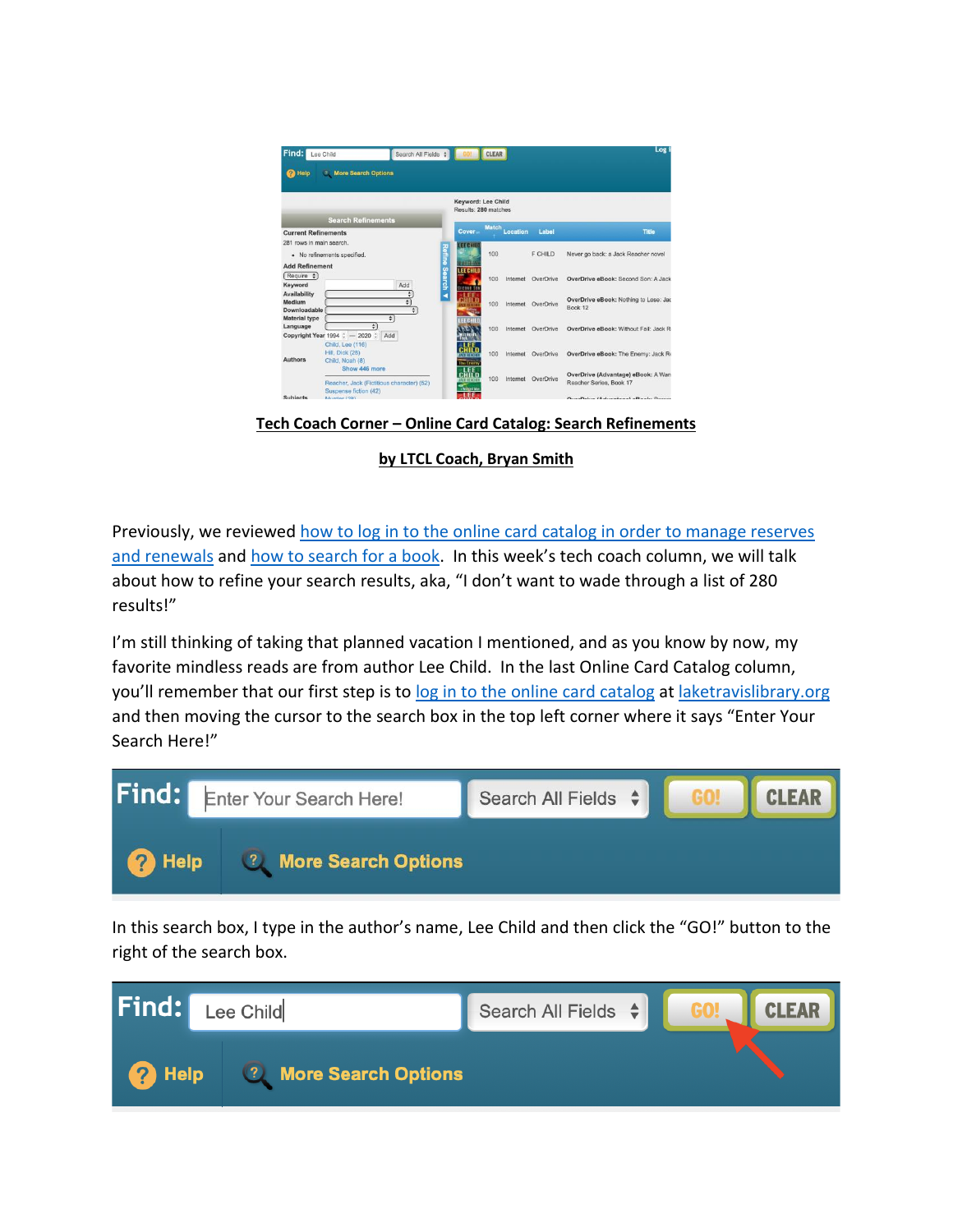And in this case, I get a whopping 280 matches – WooHoo? Wait a minute… I don't want to scroll through 280 matches. Here's where the "Search Refinements" are going to help me. If I click on the "Material Type" menu, I can see different types of materials like "Audio" for audio books, "DVD"s and "Fiction" which is what I select:

| <b>Search Refinements</b>            |                                                                                                  |                           |                      |  |  |  |  |
|--------------------------------------|--------------------------------------------------------------------------------------------------|---------------------------|----------------------|--|--|--|--|
| <b>Current Refinements</b>           |                                                                                                  |                           |                      |  |  |  |  |
| 281 rows in main search.             |                                                                                                  |                           |                      |  |  |  |  |
|                                      | Require Material type: Fiction *                                                                 |                           |                      |  |  |  |  |
| 37 rows shown after refinements.     |                                                                                                  |                           |                      |  |  |  |  |
| <b>Add Refinement</b>                |                                                                                                  |                           | <b>Refine Search</b> |  |  |  |  |
| $($ Require $\phi$                   |                                                                                                  |                           |                      |  |  |  |  |
| <b>Keyword</b>                       |                                                                                                  | Add                       |                      |  |  |  |  |
| <b>Availability</b><br><b>Medium</b> | Audio (21)<br><b>Beginning Reader (1)</b>                                                        | ♦<br>$\overline{\bullet}$ |                      |  |  |  |  |
| <b>Downloadab</b>                    | <b>DVD (12)</b>                                                                                  | $\frac{1}{\sqrt{2}}$      |                      |  |  |  |  |
| Material type / Fiction              |                                                                                                  |                           |                      |  |  |  |  |
| Language                             | Juvenile (9)                                                                                     |                           |                      |  |  |  |  |
| <b>Copyright Ye</b>                  | J Audio (1)                                                                                      |                           |                      |  |  |  |  |
| <b>Authors</b>                       | Board Books (1)<br>Picture Books (12)<br>Large Print (12)<br>NF Juvenile (5)                     | (2)                       |                      |  |  |  |  |
| <b>Subjects</b>                      | Biography (1)<br>$300 - 399(1)$<br>$800 - 899(2)$<br>$922 - 999(1)$<br>Chapter Book (1)<br>TV(1) | aracter) (21)             |                      |  |  |  |  |
| <b>Series</b>                        |                                                                                                  |                           |                      |  |  |  |  |
| Forms                                | Fiction (34)<br>Politics and government (1)                                                      |                           |                      |  |  |  |  |

Whew… much better. I now see that the library has 37 books that match my search. But I also see that many of these are not currently available. So, I now continue to refine my search. Since I want to get a book in the next few days, I next click on the "Availability" menu and I see these options: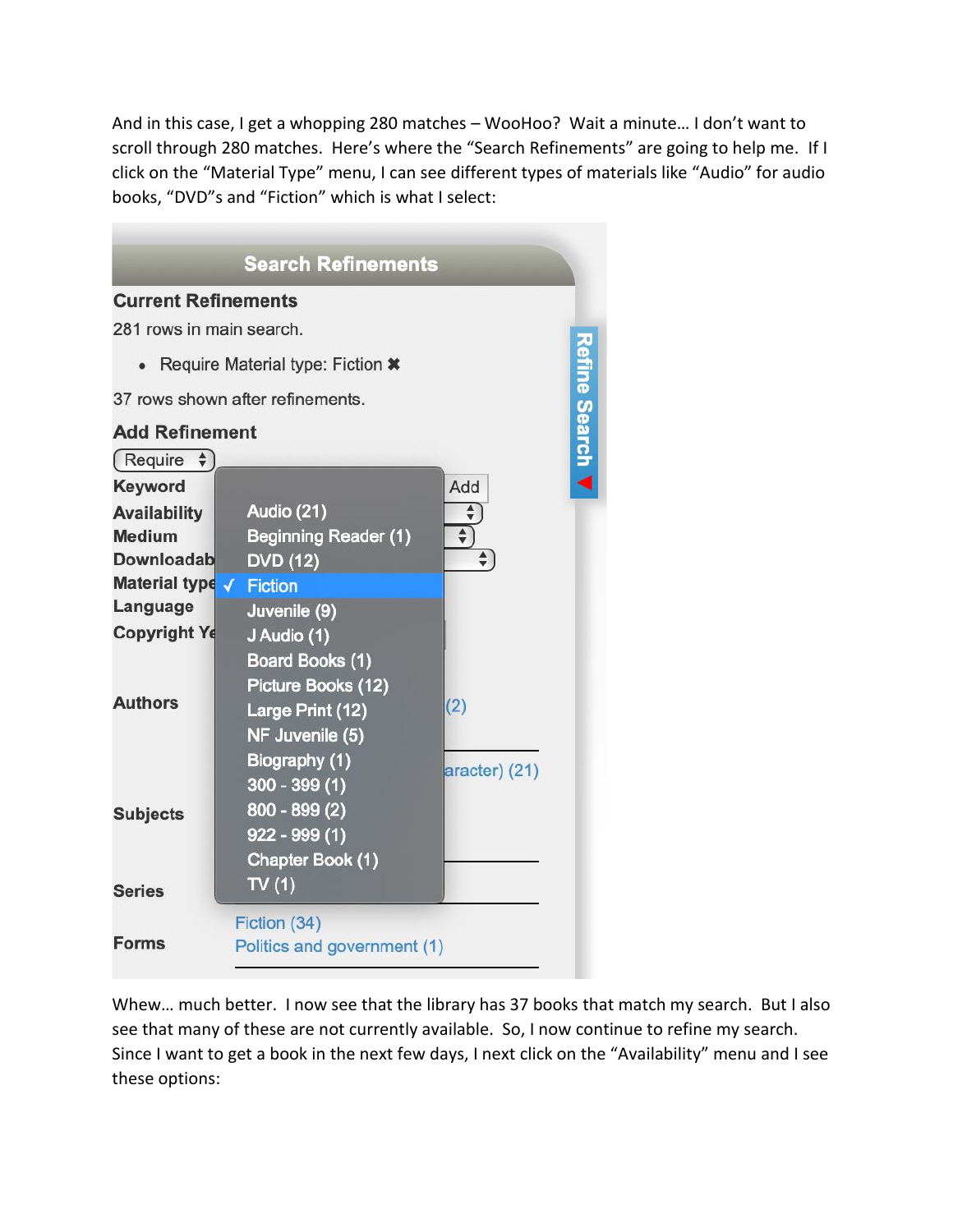

I want to see what's available for pickup at the library, so I select "Available at Main" and see that now I only have 27 book that match my search.

OK, one last refinement… I've read almost all of his books, so next, I want to add another refinement of recent books, so I set the "Copyright Year" to 2018-2020:

Copyright Year 2018  $\odot$  - 2020  $\odot$ Add

Perfect… I now see two recently published books by Lee Child that are books that are available at the library:

| Cover <sub>on</sub> | <b>Match</b> | <b>Location</b> | <b>Label</b>          | <b>Title</b>                     | <b>Author</b> | <b>Available</b><br><b>Main Bus</b> |                |   | <b>Total ©Date</b> |
|---------------------|--------------|-----------------|-----------------------|----------------------------------|---------------|-------------------------------------|----------------|---|--------------------|
| <b>JACK REACHER</b> | 100          |                 | <b>F CHILD</b>        | Past tense: a Jack Reacher novel | Child, Lee    |                                     | $\overline{0}$ |   | 2018               |
|                     | 100          |                 | NEW F<br><b>CHILD</b> | Blue moon                        | Child, Lee    |                                     | $\Omega$       | 3 | 2019               |

If I click on one of these, I can then "Reserve this Item" for pick up.